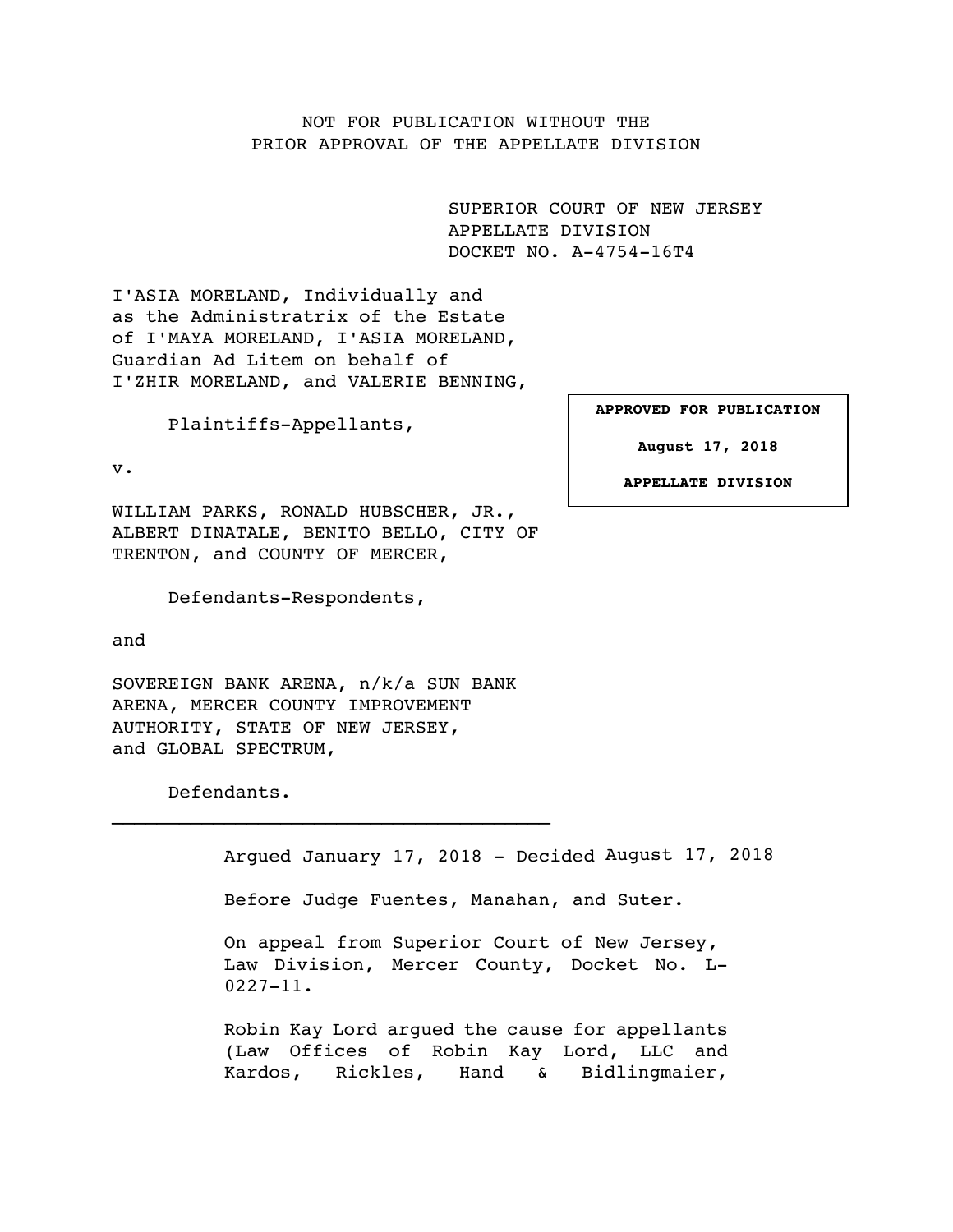attorneys; Robin Kay Lord and Clifford D. Bidlingmaier, III, on the brief).

Elizabeth C. Chierici argued the cause for respondent William Parks (Chierici, Chierici & Smith, attorneys; Donald R. Chierici, Jr., on the brief).

William J. O'Kane, Jr. argued the cause for respondent Ronald Hubscher (Archer & Greiner, P.C., attorneys; Frank D. Allen, William J. O'Kane, Jr., and Suzanne K. Collins, on the brief).

John Morelli argued the cause for respondent City of Trenton, Albert DiNatale and Benito Bello.

Lillian L. Nazzaro argued the cause for respondent County of Mercer (Arthur R. Sypek, Jr. Mercer County Counsel, attorney; Lillian L. Nazzaro, Assistant County Counsel, on the brief).

Jennifer L. Hamilton argued the cause for amicus curiae Garden State Equality, Inc. (Hamilton Law, attorneys; Jennifer L. Hamilton, on the brief).

Thomas H. Prol argued the cause for amicus curiae New Jersey State Bar Association (Robert B. Hille, President, New Jersey State Bar Association, attorney; Robert B. Hille, of counsel and on the brief).

The opinion of the court was delivered by

## FUENTES, P.J.A.D.

On January 30, 2009, Valerie Benning and I'Asia Moreland were a same-sex couple who lived together with Moreland's two biological children, I'Zhir, who was nearly five years old, and his younger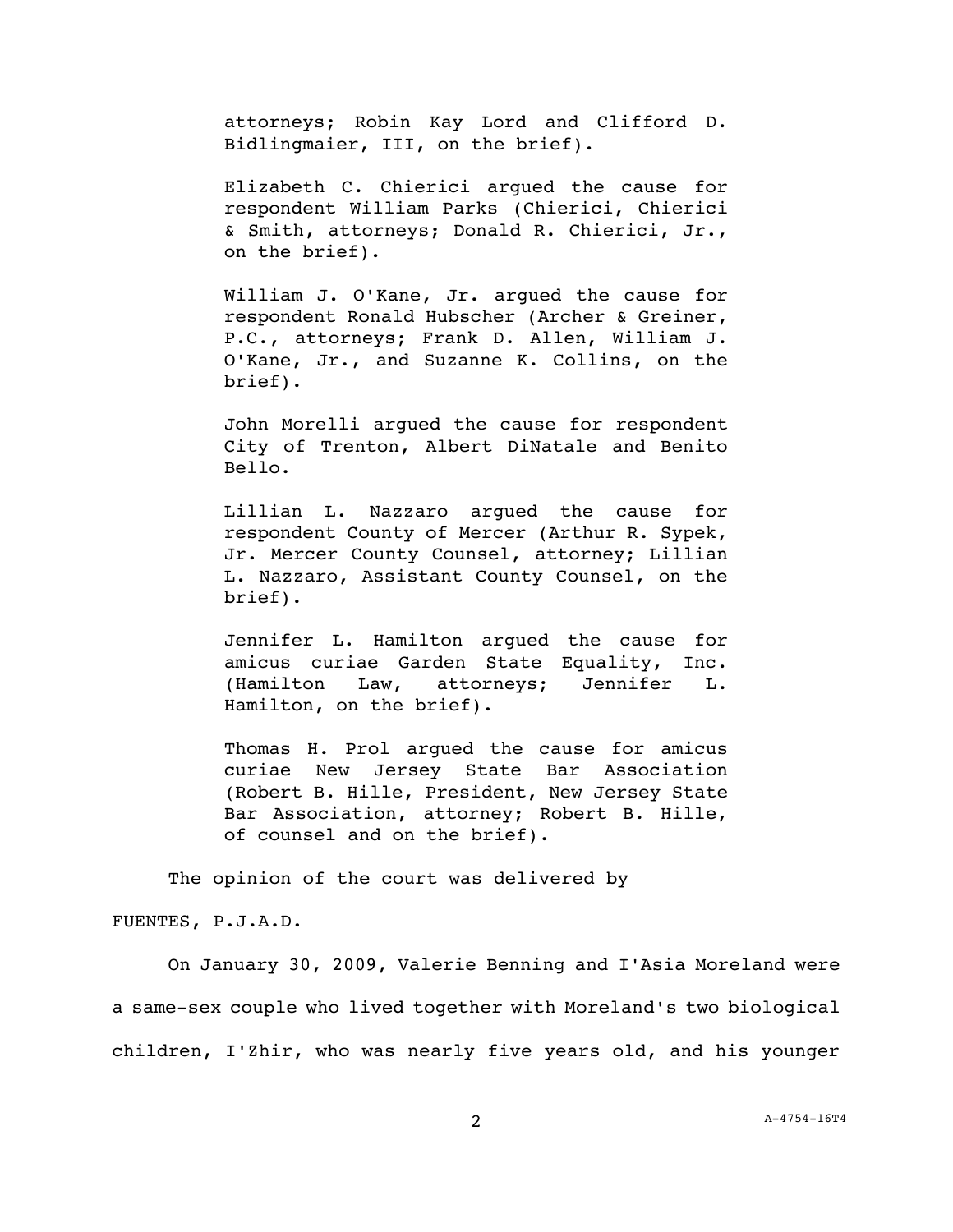sister, two-year-old I'Maya. Benning's godson, Armonti Martinez, also lived with the couple at the time. On that date, these two adults and three children were waiting to cross a street to attend the "Disney on Ice" show at the Sun Bank Arts Center in Trenton, now known as CURE Insurance Arena. While Benning and I'Maya were holding hands waiting to cross the street, a fire truck and a pickup truck collided. The pickup truck struck I'Maya, propelling her body sixty-five feet south of the intersection where she and her family had been standing. Two-year-old I'Maya died as a result of the accident.

Plaintiffs filed a civil action against defendants predicated on several theories of civil liability, including bystander negligent infliction of emotional distress (NIED). After joinder of issue and the exchange of discovery, the trial court granted defendants' motion for partial summary judgment to dismiss Benning's bystander NIED claim. The motion judge found Benning did not present sufficient evidence that she had an "intimate, familial relationship" with two-year-old I'Maya to satisfy the requirements to bring a claim under Portee v. Jaffee, 84 N.J. 88 (1980).

Plaintiffs moved before this court for leave to appeal the trial court's order granting partial summary judgment on this issue. Garden State Equality, Inc., and the New Jersey State Bar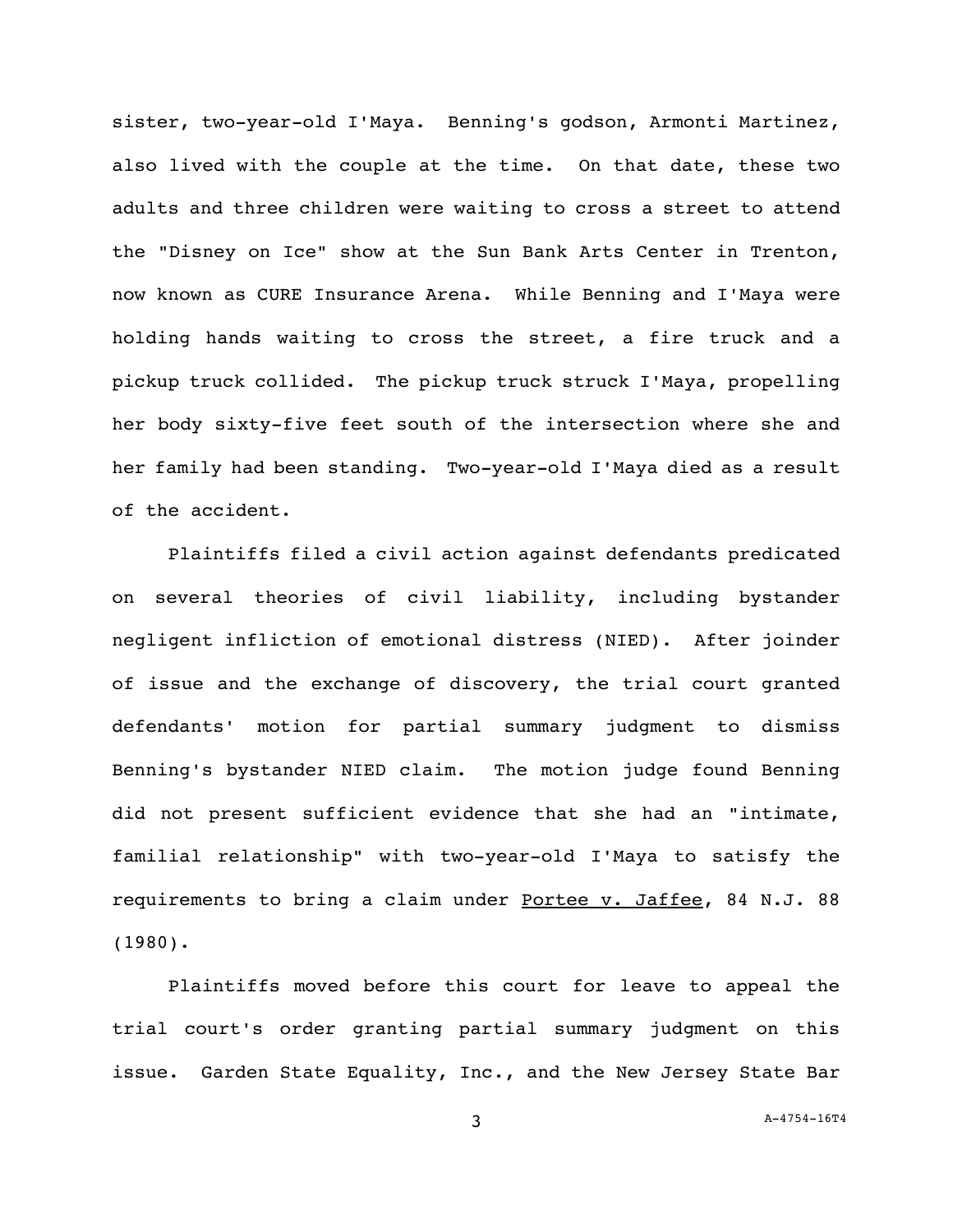Association moved to participate as Amici Curiae. In an order dated February 6, 2017, we denied the motion for leave to appeal. By order dated July 7, 2017, the Supreme Court granted plaintiffs' and amici's motions for leave to appeal and summarily remanded this matter for this court to determine "whether plaintiff [Valerie Benning] may pursue her claims for negligent infliction of emotional distress" under Portee.

After reviewing the record presented to the Law Division, we conclude the motion judge erred in dismissing Benning's claims under Portee as a matter of law. We thus remand this matter to the trial court for such further proceedings as may be warranted, including a trial before a jury.

I

I'Maya was not biologically related to Benning. At the time of the accident, Benning did not have legal custody rights to either I'Maya or her older brother I'Zhir. According to her deposition testimony taken on September 7, 2012, Benning met Moreland in August 2007, when Moreland was working at Foot Locker and Benning "just happened to be shopping." They exchanged phone numbers and started dating on August 22, 2007. The record does not precisely identify the date when Benning and Moreland began living together as a family. Viewing the evidence in the light most favorable to Benning, they have been living together since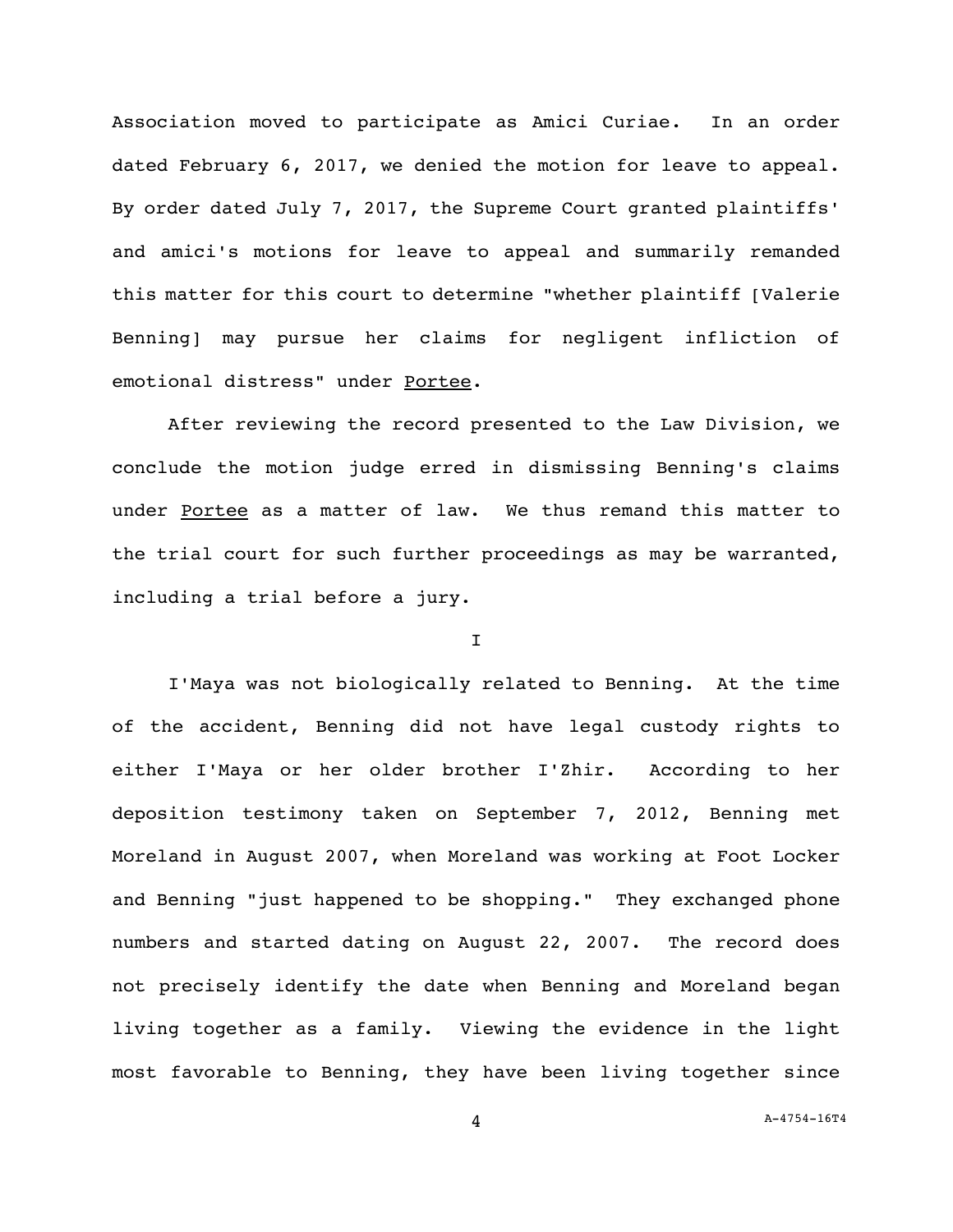approximately 2008. Thus, at the time of Benning's deposition in September 2012, they had been living together for nearly five years. They were engaged on November 19, 2011, and were married on March 31, 2014.

I'Maya was approximately thirteen months old when Benning and Moreland began their romantic relationship. At the time of the accident, their household included Benning's godson Armonti, and Moreland's biological children, I'Maya and I'Zhir. Benning testified at her deposition that I'Maya began calling her "mom" or "mommy" a few weeks into her relationship with Moreland; it took approximately three months for the older boy I'Zhir to start calling Benning "mom." In a psychological evaluation report dated October 12, 2015, Dr. Gerald Cooke noted that I'Zhir drew "[m]ommy Val", "[m]ommy I'Asia," himself, I'Maya, and Armonti. Dr. Cooke also noted that despite the death of his younger sister and Armonti's departure to live with his mother, I'Zhir "still thinks of both of them as part of the family." He opined that the child "feels safest when he is with his two moms and also his grandmother and his extended family."

On the day of the accident, Benning was holding I'Maya's hand as they waited to cross Route 129 to see Disney on Ice. Benning described hearing the fire truck's sirens, which alerted her to stop and "find out which way it was coming from so I wouldn't put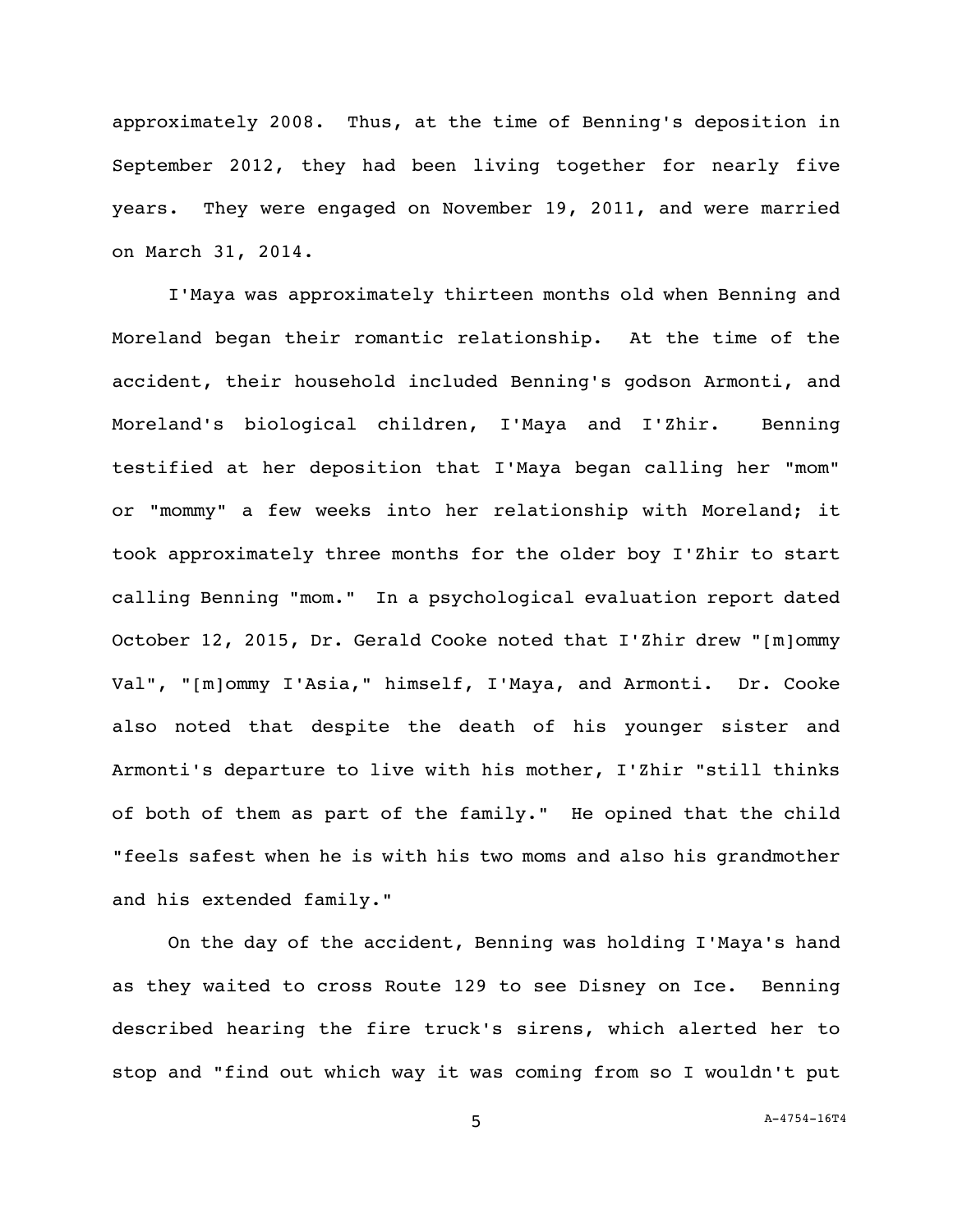my kids into danger." She has no recollection of the accident itself. At her deposition, defense counsel asked Benning to describe her reaction immediately after the accident:

Q. Do you recall being struck by anything?

A. No, I just remember being on the ground.

Q. Do you have any recollection with respect to the incident once you were picked up by [Moreland]?

A. After I was picked by [Moreland], she asked me if I was okay. And Armonti was screaming at the top of his lungs at the time. And I'Zhir was saying that . . . he was okay, but he was scared, and he started to scream, a fire truck hit my sister, a fire truck hit my sister. And I didn't understand what he was saying, you know. I didn't know what he was saying.

But, you know, I was trying to gather myself. So I asked [Moreland], I said, where is Maya? And she said, I don't know. And I looked down, and I didn't see her. And Armonti was still screaming, but he was on the ground, because he couldn't stand up. And at first we thought that he was just  $\cdots$  . like screaming typical of a two-year-old, but his legs and his ankles were broke, and he couldn't move.

And at that point I noticed that I'Maya was no longer holding my hand, and it dawned on me that [Moreland] was lifting me up. So I knew she wasn't, you know, next to me. And I looked up, and she was far away from me . . . going southbound. She was . . . further back on the highway . . . .

Q. Okay.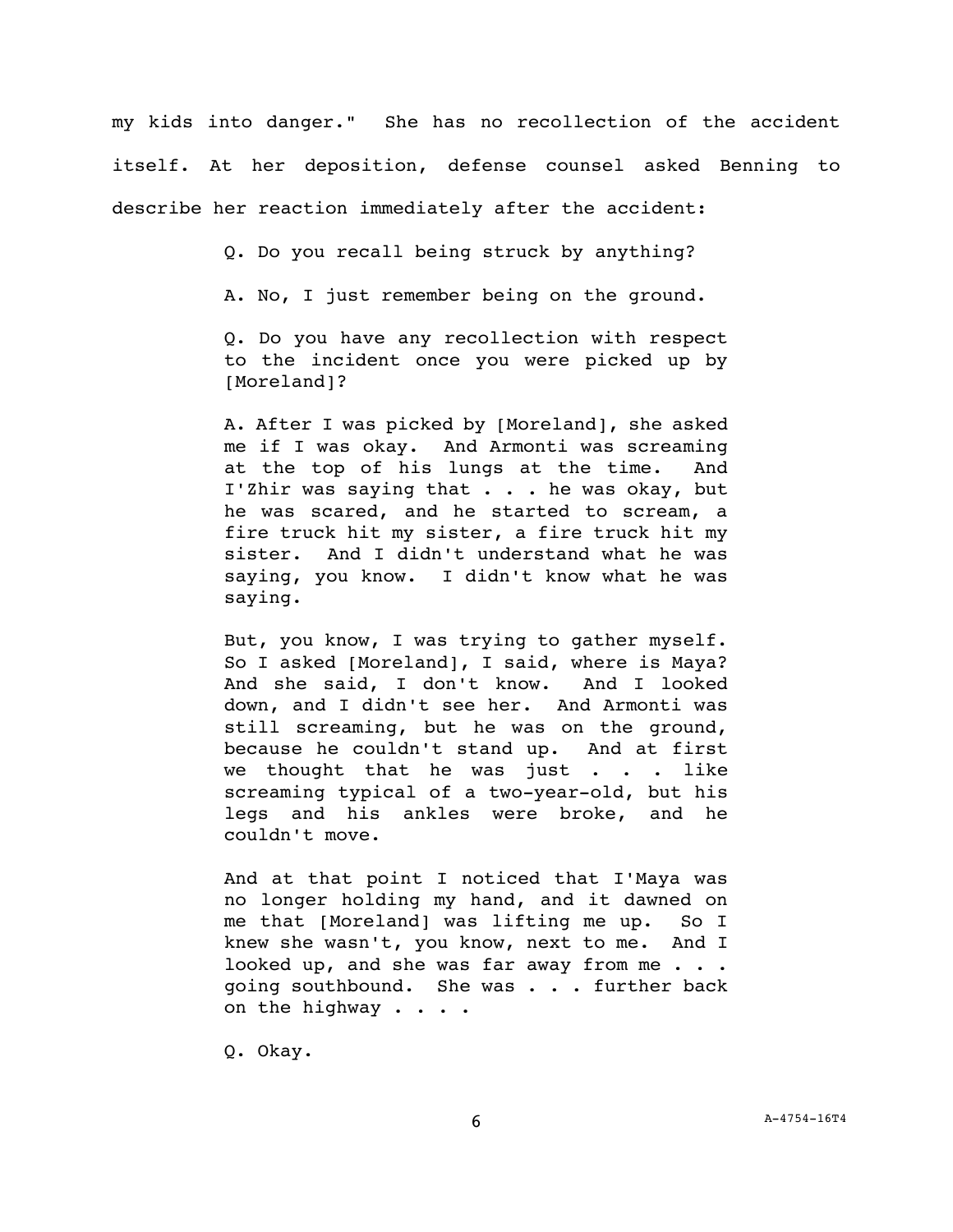A. After that, I looked at [Moreland]. She tried to pick Monti up. And I told her - just gave her a look or -- that I was going to, you know, go get Maya. And just started running. It felt like forever.

Q. Take your time. Take your time. I realize this is difficult.

A. I'm sorry.

Q. That's okay.

. . . .

A. The death of anyone's child is devastating, but to talk about your own or one that you love like your own is even harder. Okay.

Q. Take your time.

i<br>L

A. At that point I remember [Moreland] like trying to scream, she's like, is Maya okay? And I knew she was not okay. She was not okay. Within seconds after that, there was a female, I don't know who she was, and her child -- her child -- I heard he just started screaming, mom, please help them, mom, please help them, mom.

I'Maya and Benning were brought to the hospital in separate ambulances. While en route to the hospital, Benning responded to the questions the Emergency Medical Technicians (EMT) had about I'Maya's medical history. Benning testified that she told the EMTs that I'Maya had a rare "G6 PD" <sup>1</sup> deficiency and generally

 $1$  According to the National Institute of Health, Genetics Home Reference: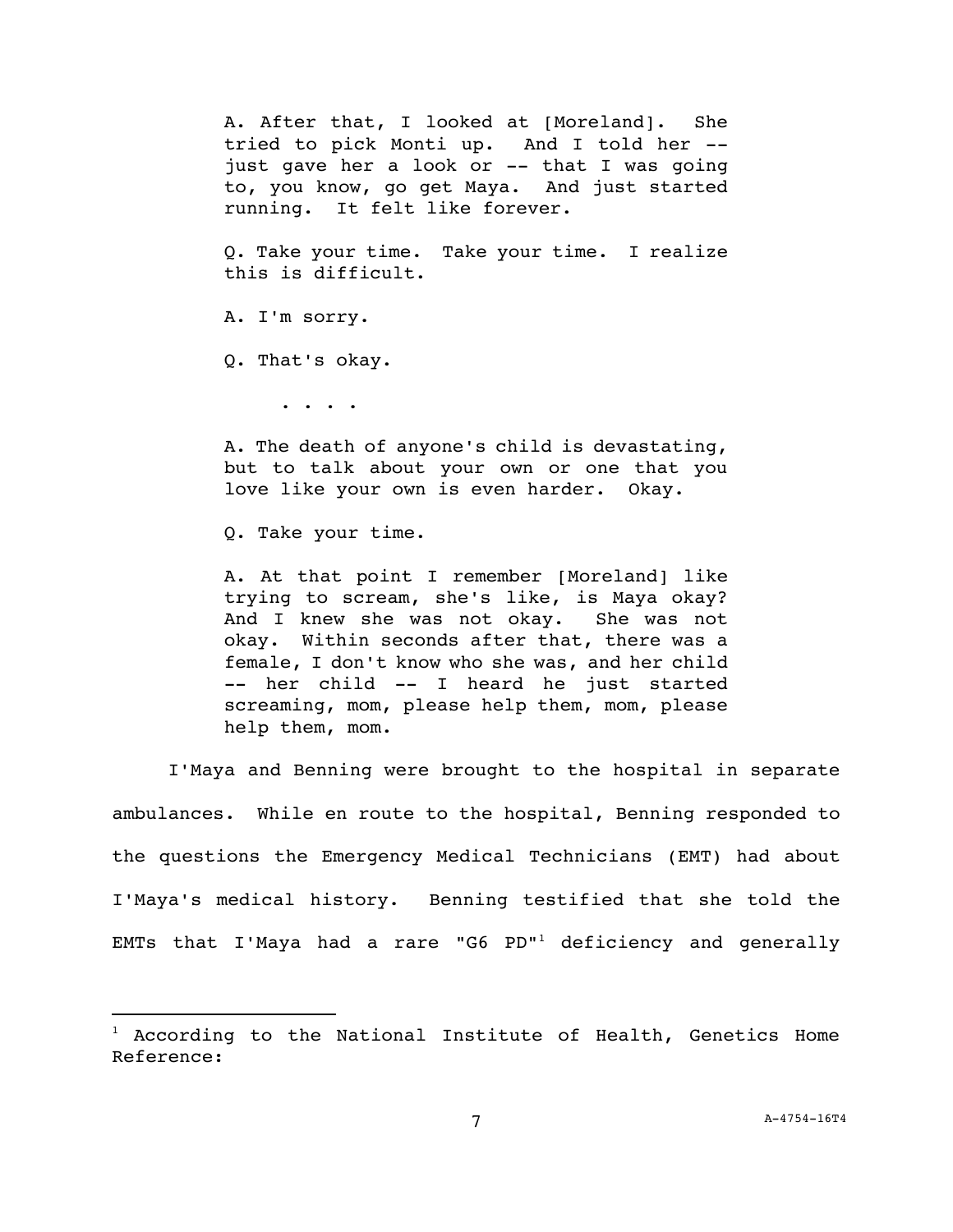described her "likes and dislikes." When she arrived in the emergency room, Benning heard I'Zhir tell the medical staff: "my name is I'Zhir, and I have two moms, and I know where I live . . . ."

Benning testified that she became hysterical after she learned that I'Maya had died. She was placed in restraints until she agreed to take some form of sedative "so I could say goodbye" before the medical staff removed the child's body. The nurses removed Benning's restraints after the sedatives began to calm her down. Benning was also involved in the financial decisions regarding the child's funeral arrangements. She and Moreland borrowed money from their families to pay for the cost of the funeral. The record also contains reports of psychological evaluations that describe the emotional and psychological trauma

i<br>L

Glucose-6-phosphate dehydrogenase deficiency is a genetic disorder that occurs almost exclusively in males. This condition mainly affects red blood cells, which carry oxygen from the lungs to tissues throughout the body. In affected individuals, a defect in an enzyme called glucose-6-phosphate dehydrogenase causes red blood cells to break down prematurely. This destruction of red blood cells is called hemolysis.

<sup>[</sup>Genetics Home Reference, Glucose-6-phosphate dehydrogenase deficiency, National Institute of Health, [https://ghr.nlm.nih.gov/condition/glucose-6](https://ghr.nlm.nih.gov/condition/glucose-6-phosphate-dehydrogenase-deficiency) [phosphate-dehydrogenase-deficiency.](https://ghr.nlm.nih.gov/condition/glucose-6-phosphate-dehydrogenase-deficiency)]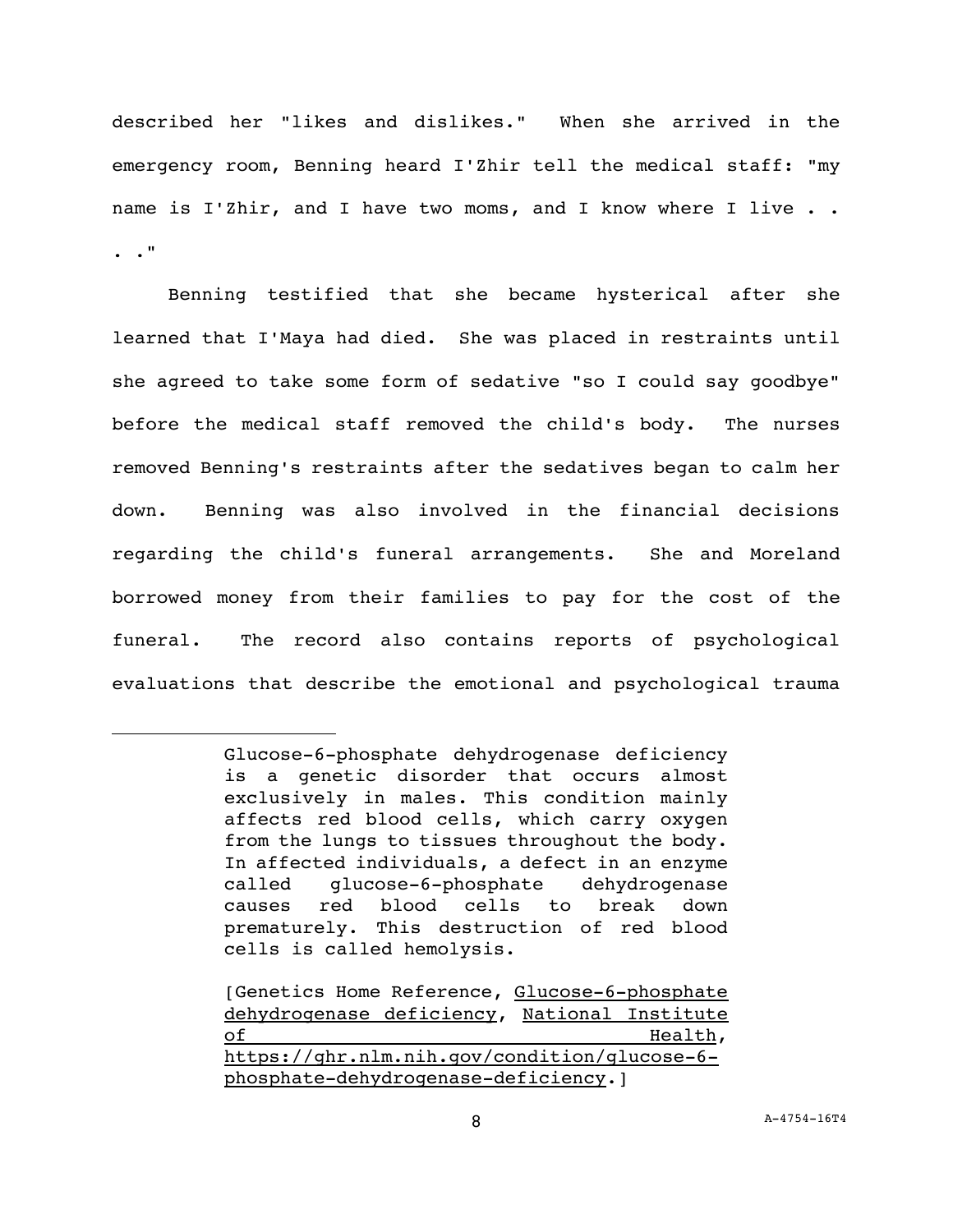Benning suffered as an aftershock of I'Maya's death and the emotional pain she continues to suffer.

II

 The motion judge characterized Benning and Moreland's relationship at the time of the accident as "lovers." With respect to Benning's relationship with I'Maya, the judge found:

> The plaintiffs allege that the decedent . . . referred to Ms. Benning as mom. It seemed clear that a  $[Portee]$  claim . . . is reserved to those who are actually closer related and, not only closely related by way of being family but also in an intimate family relationship. So an intimate relationship alone would not suffice.

> There is a requirement that they have to be family. [Portee] talks about familial relationship but it didn't say family-ish or something similar to a family. It says familial and there are cases that must use the word family. It has to be family and there's no question of fact that Ms. Benning was not. The evidence is that she was a girlfriend and she might have been part of the child's household, but by any definition that I can find in the law about family, Ms. Benning doesn't meet it. The undisputed facts are that she was neither a biological or adoptive parent . . . .

The judge also considered the concept of "psychological parent,<sup>2</sup>" but rejected its application here because Benning had

i<br>L

 $2$  The term "psychological parent" was first discussed by our Supreme Court in V.C. v. M.J.B., 163 N.J. 200 (2000). In that case, the Court was "called on to determine what legal standard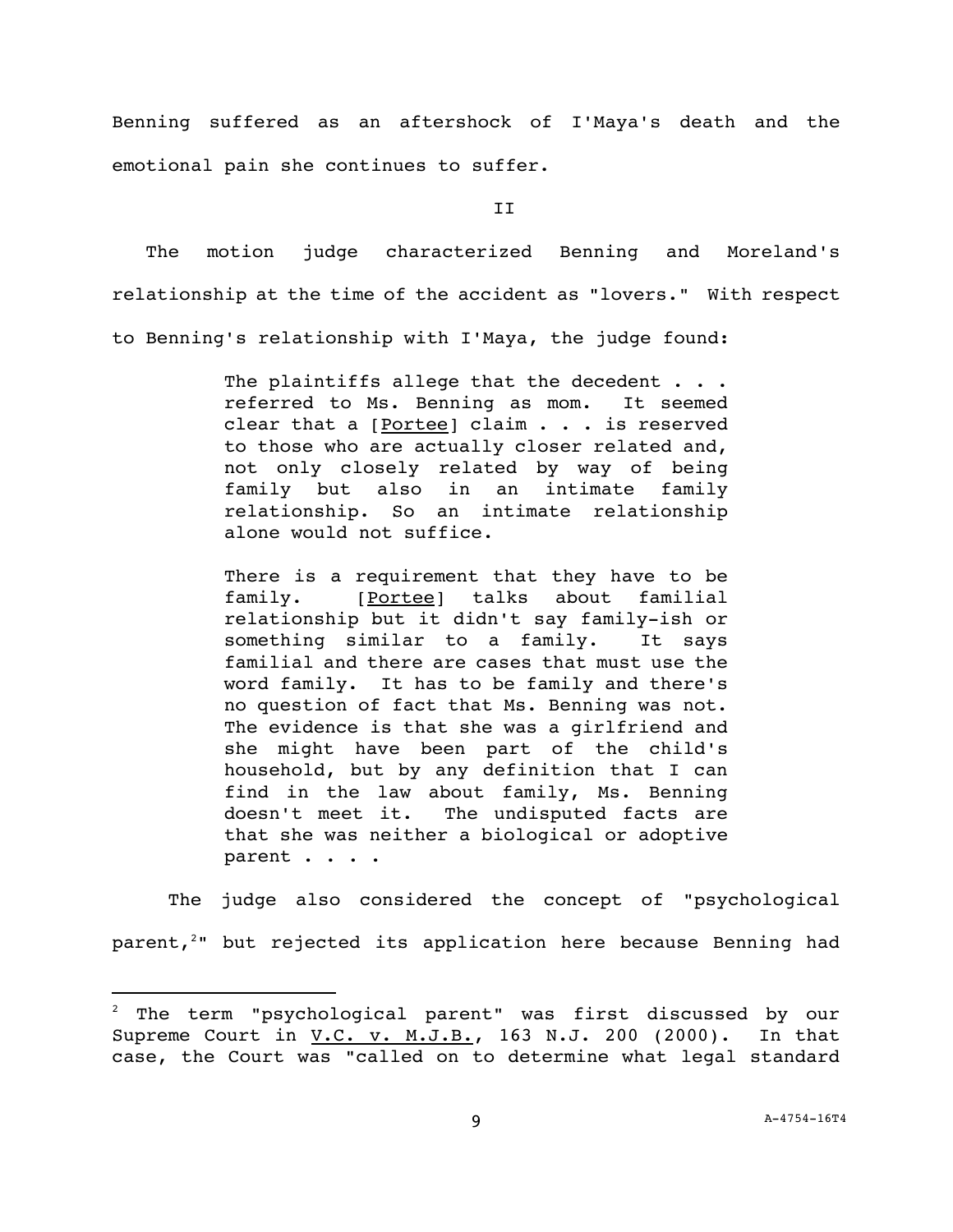not presented expert evidence in support of this approach. The

judge found expert testimony was necessary

i<br>L

to know what goes on in a [two]-year-old's mind, I understand that the [two]-year old has passed away, you can't do a psychological evaluation now but if there had been an application for custody where Ms. Benning was proposing that she was a psychological parent, that could have happened during the [two] year-old's lifetime. It didn't happen so there's no such report  $\ldots$  [and] [j]ust using the word mom all by itself doesn't count for much, whether there's a secure relationship, a bonded relationship, a reliant relationship, whether this is someone that the [two]-yearold would have looked to for a comfort, the facts just aren't there to be able to know those things. And that's where I go back to the standard for summary judgment. There actually has to be facts. It's one thing to give favorable inferences which . . . I have to do for summary judgment, but here . . . what was going on in a [two]-year-olds mind in terms of that relationship, there's just no way to be able to get that information and it's never going to come out.

The motion judge also distinguished the issue here from the Court's holding in Dunphy v. Gregor, 136 N.J. 99 (1994), where the

applies to a third party's claim to joint custody and visitation of her former domestic partner's biological children, with whom she lived in a familial setting and in respect of whom she claims to have functioned as a psychological parent." Id. at 205. The legal and public policy considerations that led the Court in V.C. to recognize the concept of "psychological parent" in the context of a child custody dispute in the Family Part, are not dispositive to a determination of whether Benning falls within the class of litigants who may bring a Portee claim.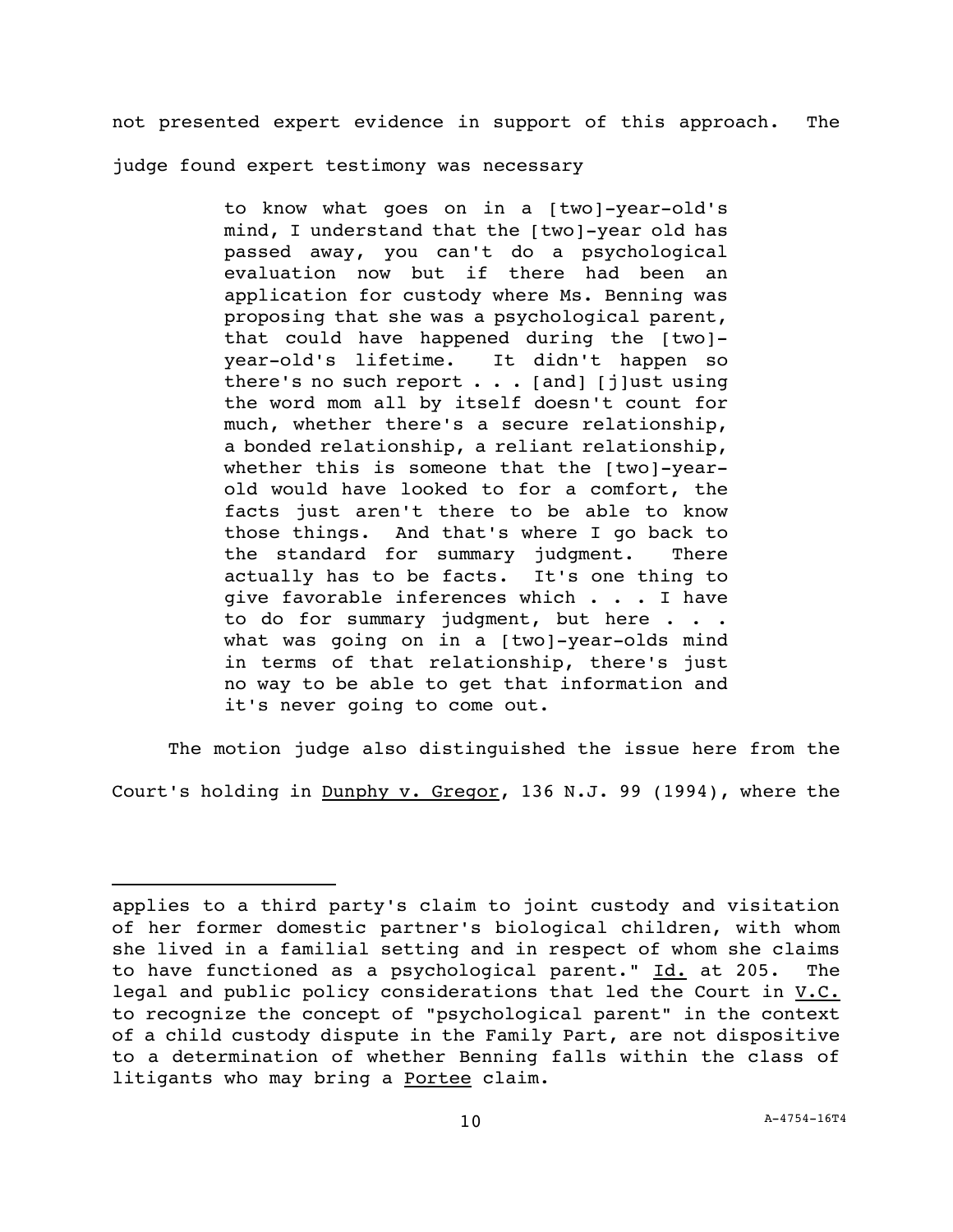Court allowed a NIED claim brought by the fiancée of a decedent to proceed to a jury trial. The judge explained:

> Ms. Moreland and Ms. Benning weren't even engaged at the time. I understand the laws regarding same sex relationships had changed over time but there was a statute that did allow for that in New Jersey and whether they could have availed themselves of any such laws in other jurisdictions hasn't been addressed in any of the papers.

In dismissing Benning's NIED claim, the motion judge found that "Ms. Benning was part of a very small child's life for 17 months at most . . . There's no evidence that there was any permanent bond or that the relationship that she shared with the decedent was one that was deep, lasting, and genuinely intimate."

## III

On appeal, plaintiffs argue that Benning is entitled to bring a bystander NIED claim because her relationship with I'Maya was intimate and familial. They argue the motion judge erroneously focused his analysis on the relationship between Benning and Moreland and the absence of evidence showing their relationship was formally sanctioned by the legal avenues available to them at the time, such as a civil union or domestic partnership. Plaintiffs also argue the judge misapplied the standards for deciding a motion for summary judgment by drawing an adverse inference against them for failing to seek formal legal recognition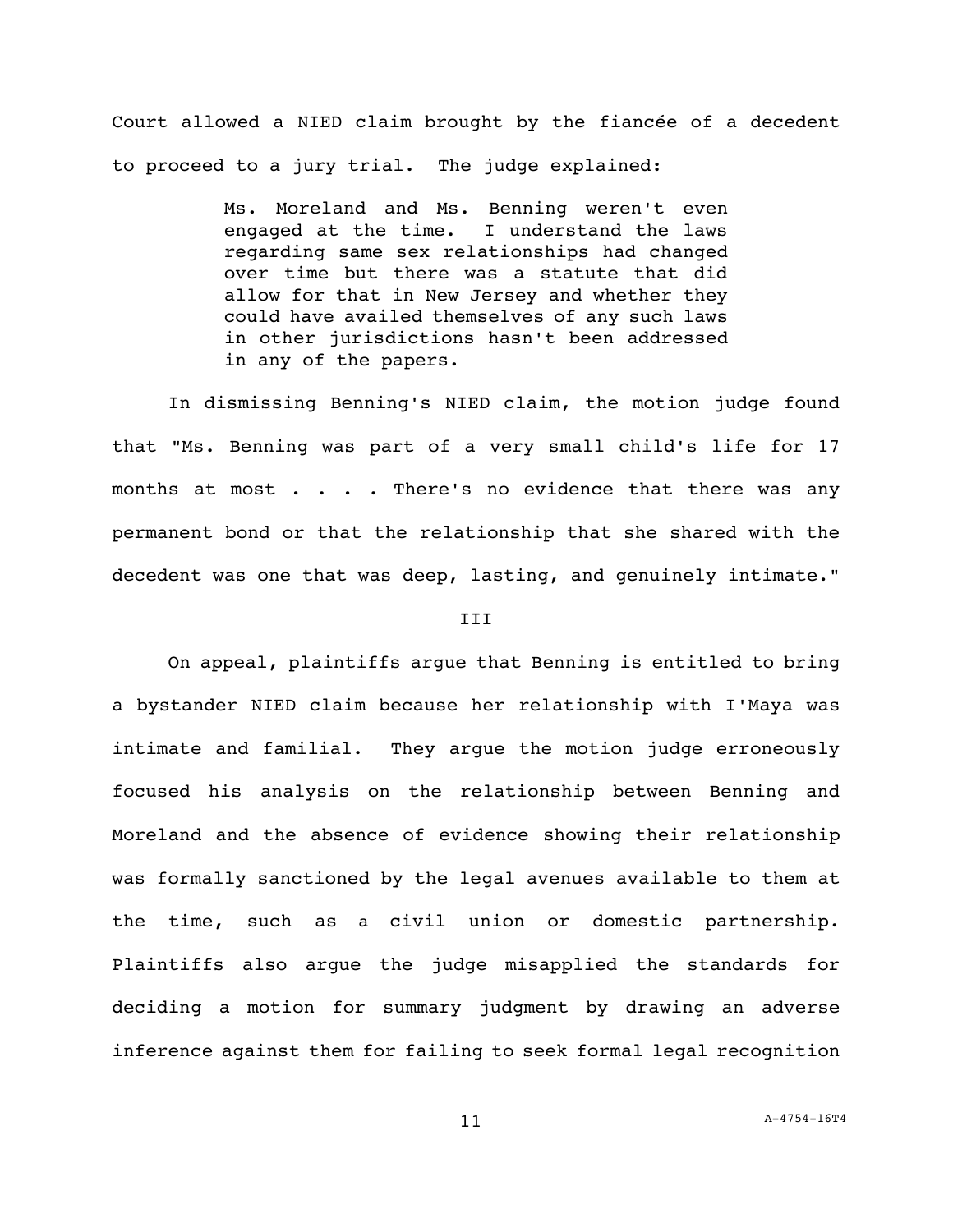of the relationship between Benning and the child. Plaintiffs argue that whether the relationship between I'Maya and Benning qualifies for recovery under Portee is a question of fact for the jury.

Defendants argue that summary judgment is the appropriate way to proceed in this case. They maintain that the question of whether Benning's relationship with the child entitles her to bring a NIED claim is a question of law that was appropriately decided by the motion judge. Defendants argue Benning has not presented sufficient competent evidence to satisfy all of the elements of the tort of NIED.

Amicus Garden State Equality is a civil rights organization dedicated to protecting and advancing the legal rights of this State's LGBTQ community. It argues that the Law Division erred in dismissing Benning's NIED claim as a matter of law because there are genuine issues of material fact regarding the nature of I'Maya and Benning's relationship. Garden State Equality further argues that the trial court erred by considering the marital status of Moreland and Benning in determining the relationship between I'Maya and Benning. Amicus argues this approach ultimately discriminates against same-sex couples by holding them to a higher standard than the standard applied to heterosexual couples.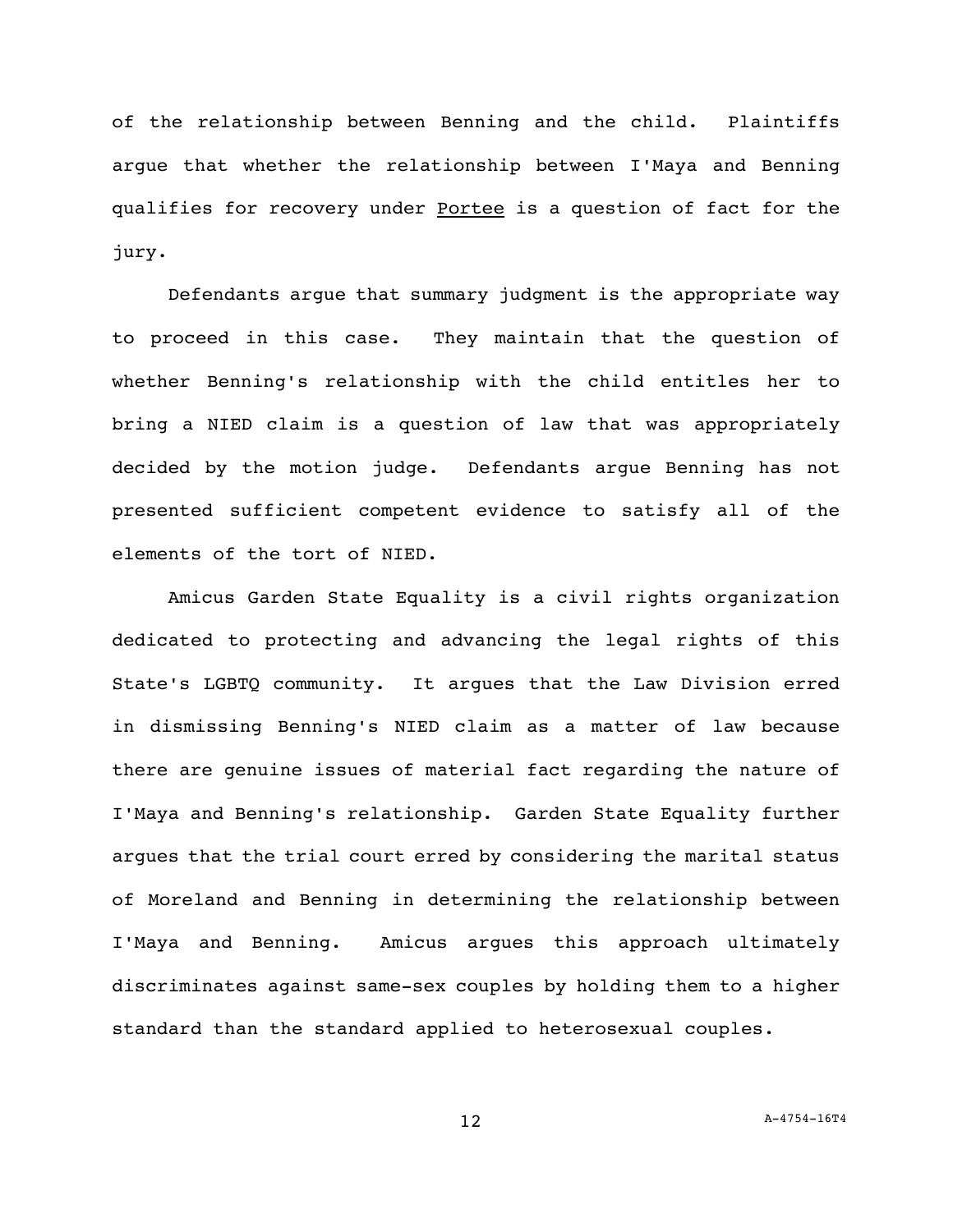Amicus New Jersey State Bar Association (NJSBA) argues that the type of intimate familial relationship required to bring a Portee claim is not strictly limited to plaintiff's marital status to the child's biological parent; or whether she had a legally recognized custodial status to the decedent; or even whether she was biologically related to the decedent. The NJSBA argues that the quality of Benning and I'Maya's relationship is the relevant issue here. This Amicus argues that is purely a factual issue that must be considered and decided by a jury.

The sole legal question the Supreme Court ordered us to address is whether Benning falls within the class of litigants entitled to bring a civil action against defendants under the tort of negligent infliction of emotional distress. We begin our analysis by describing the material facts in Portee, the seminal case that first recognized the legal viability of this cause of action in our State, and which also involved the accidental death of a child. In Portee, a seven-year old boy became trapped between an elevator's outer doors and the wall of the elevator shaft. Portee, 84 N.J. at 91. His mother watched helplessly as her son struggled for over four hours as rescue workers made repeated, but ultimately unsuccessful attempts to save the child's life. Ibid. The mother witnessed her son's agonizing death. Ibid.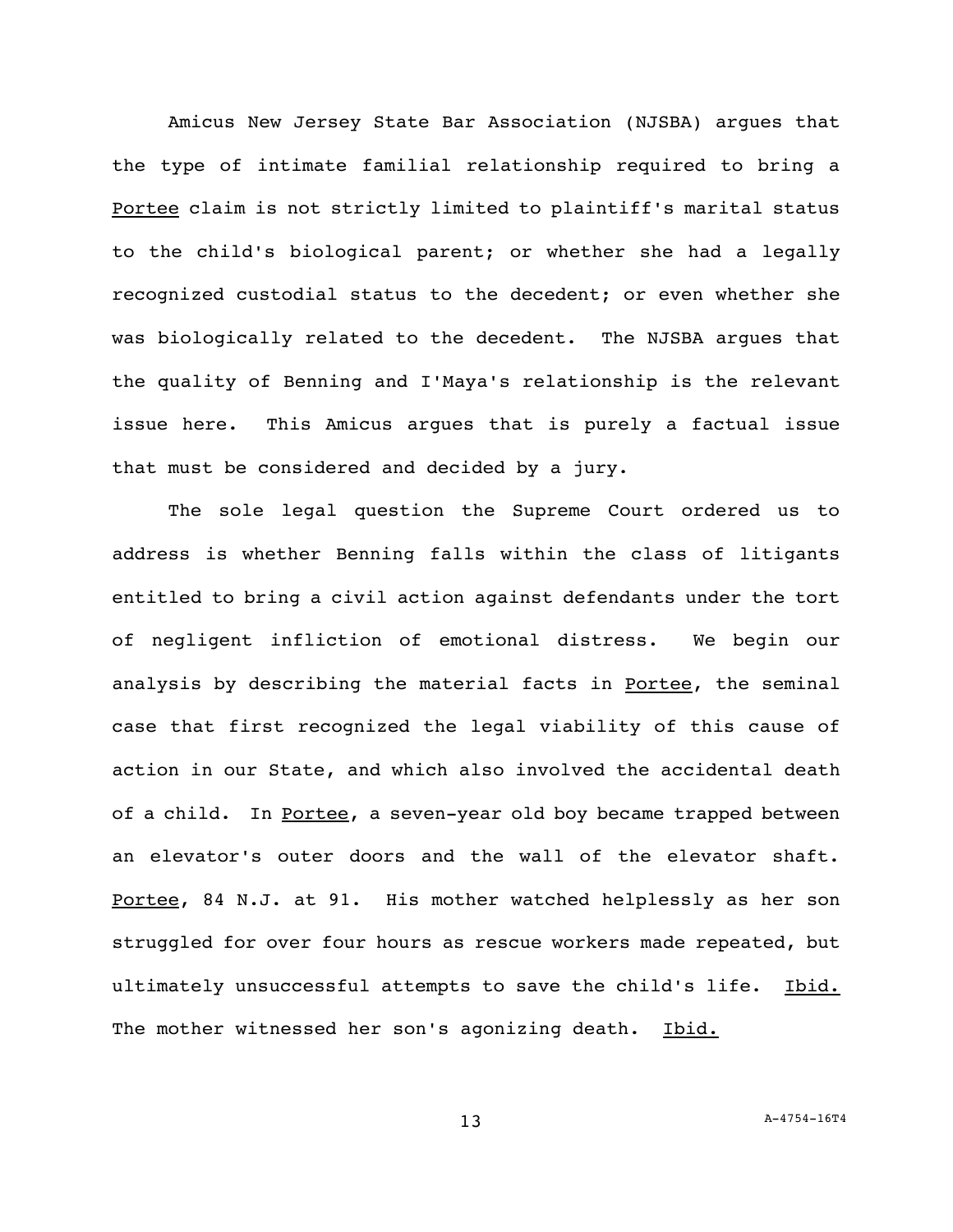Witnessing the horrific demise of her child caused the mother severe emotional pain and serious psychological trauma. Ibid. She became "severely depressed and self-destructive." Ibid. She was hospitalized after an attempted suicide and was treated for self-inflicted injuries. Ibid. She thereafter "received extensive counseling and psychotherapy to help overcome the mental and emotional problems caused by her son's death."  $\underline{Id.}$  at 92. As the guardian of our State's common law, the Supreme Court fashioned the tort of negligent infliction of emotional distress to permit a limited class of litigants the right to seek a measure of compensation for the residual emotional and psychic trauma caused by the negligence of the tortfeasor. As Justice Pashman explained:

> The cause of action we approve today for the negligent infliction of emotional distress requires proof of the following elements: (1) the death or serious physical injury of another caused by defendant's negligence; (2) a marital or intimate, familial relationship between plaintiff and the injured person; (3) observation of the death or injury at the scene of the accident; and (4) resulting severe emotional distress. We find that a defendant's duty of reasonable care to avoid physical harm to others extends to the avoidance of this type of mental and emotional harm.

[Portee, 84 N.J. at 101 (emphasis added).] Justice Pashman ended his description of the essential elements of this tort by quoting the words of Chief Justice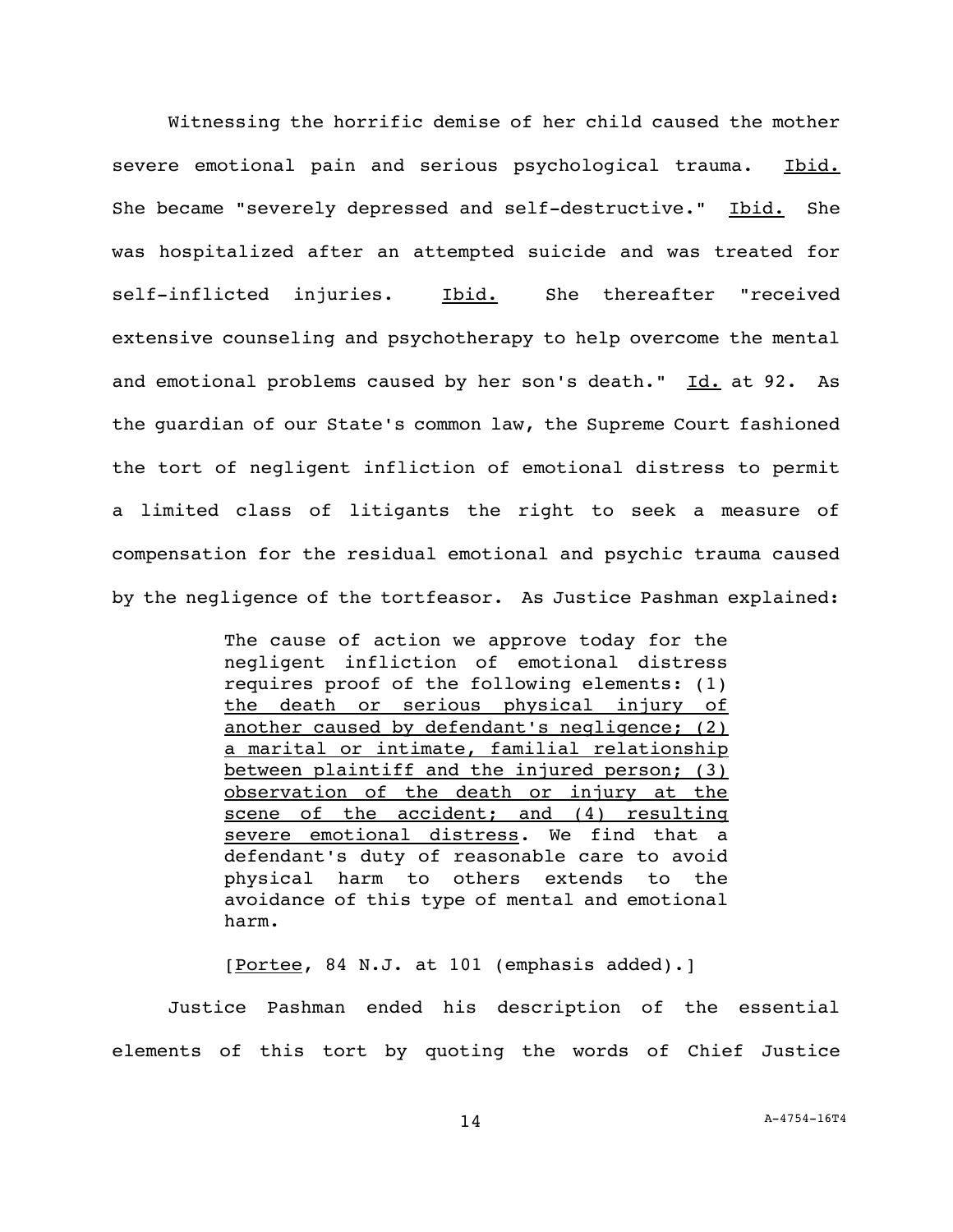Weintraub: "Whether a duty exists is ultimately a question of fairness. The inquiry involves a weighing of the relationship of the parties, the nature of the risk, and the public interest in the proposed solution." Ibid. (quoting Goldberg v. Housing Auth. of Newark, 38 N.J. 578, 583 (1962)). Our Supreme Court has revisited its holding in Portee to expand the class of litigants entitled to relief when necessary to serve its underlying public policy, Dunphy v. Gregor, 136 N.J. 99 (1994) (permitting the fiancée of the decedent to bring a claim), and to clarify and narrow its scope when warranted, McDougall v. Lamm, 211 N.J. 203 (2012) (denying relief to a litigant who witnessed the traumatic death of a pet).

Our focus here is exclusively on the second element of the four elements of proof required to bring a negligent infliction of emotional distress cause of action, to wit: whether Benning presented sufficient evidence that an "intimate, familial relationship" existed between her and two-year-old I'Maya at the time the child tragically perished in this accident. Portee, 84 N.J. at 101. Because the Law Division decided this issue as a matter of law, our review is de novo. We do not accord any deference to the motion judge's legal conclusions. Nicholas v. Mynster, 213 N.J. 463, 478 (2013).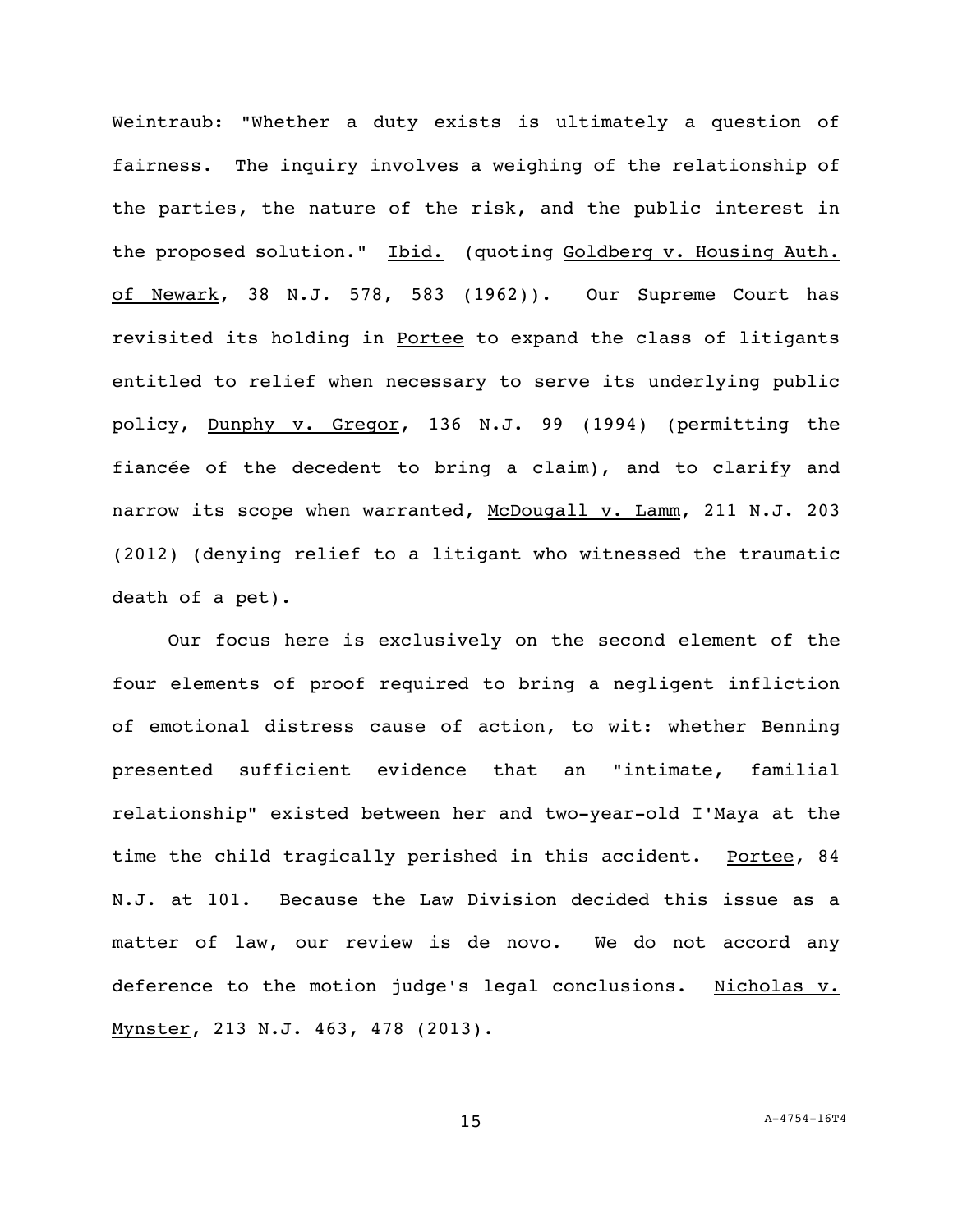What constitutes a "familial relationship" is perforce a fact-sensitive analysis, driven by evolving social and moral forces. No one can reasonably question that the social and legal concept of "family" has significantly evolved since the Court decided Portee in 1980. Thirty-eight years ago, gay, lesbian, and transgender people were socially shunned and legally unprotected against invidious discrimination in employment, housing, and places of public accommodation under our State's Law Against Discrimination (LAD), N.J.S.A. 10:5-1 to -49.<sup>3</sup> The notion of same-sex couples and their children constituting a "familial relationship" worthy of legal recognition was considered by a significant number of our fellow citizens as socially and morally repugnant and legally absurd.

The overwhelming number of our fellow citizens now unequivocally reject this shameful, morally untenable bigotry; our laws, both legislatively and through judicial decisions, now recognize and protect the rights of LGBTQ people to equal dignity and treatment under law. Throughout our country, United States v. Windsor, 570 U.S. 744 (2013), and in our State, Garden State Equal. v. Dow, 434 N.J. Super. 163 (App. Div.), certif. granted,

i<br>L

 $3$  The Legislature did not amend the Law Against Discrimination to prohibit invidious discrimination in employment, housing, and places of public accommodation on the basis of "sexual orientation" until 1992. See N.J.S.A. 10:5-4; A. 519 (1991); S. 3758 (1992).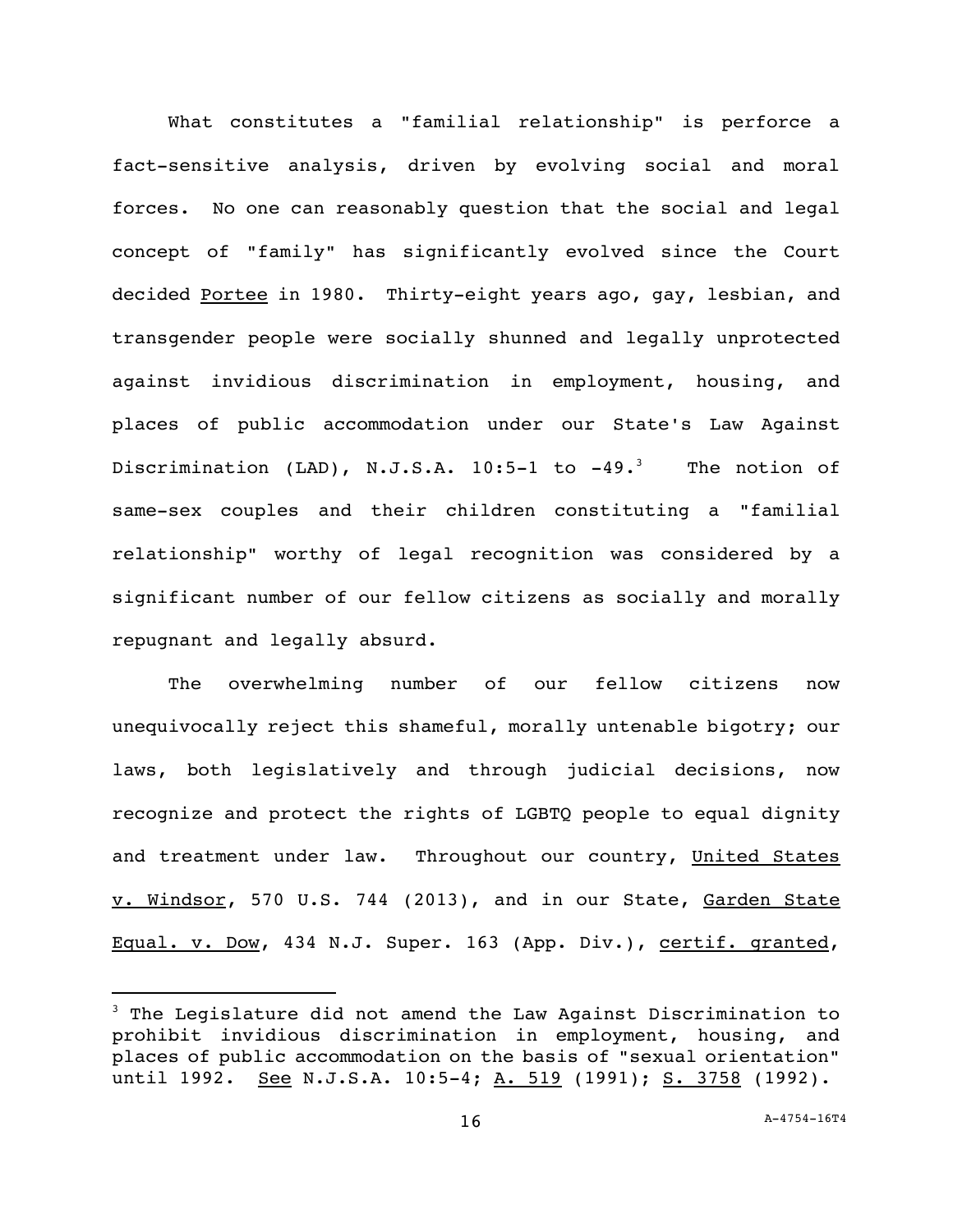216 N.J. 1, stay denied, 216 N.J. 314 (2013), same-sex couples may legally marry and have children.

Following this path of social and legal progress under law, we now turn our attention to Dunphy, a case through which our Supreme Court clarified the second element of a Portee claim. The plaintiff and the decedent in Dunphy were a heterosexual couple who cohabitated and were engaged to be married. Dunphy, 136 N.J. at 102. They planned to marry four years after their engagement. Ibid. Two years into their engagement, the decedent was killed on Route 80 while helping a friend change a tire. Ibid. The plaintiff witnessed the vehicle strike her fiancée. Ibid. She was the first person to reach his body, and attempted to comfort him. Ibid. He died the next day in the hospital. Ibid.

The case came before the Supreme Court based on a dissent in the Appellate Division opinion. Dunphy v. Gregor, 261 N.J. Super. 110, 124 (App. Div. 1992). Our dissenting colleague "interpreted the Portee requirement of a 'familial relationship' as one restricted to marriage or blood ties." Dunphy, 136 N.J. at 104 (citing Dunphy, 261 N.J. Super. at 125). However, the Supreme Court endorsed the views expressed by our colleague Judge Kestin, whom, writing for the majority on the panel, held:

> Irrespective of the label placed upon a particular relationship, it is a jury question whether the inter-personal bonds upon which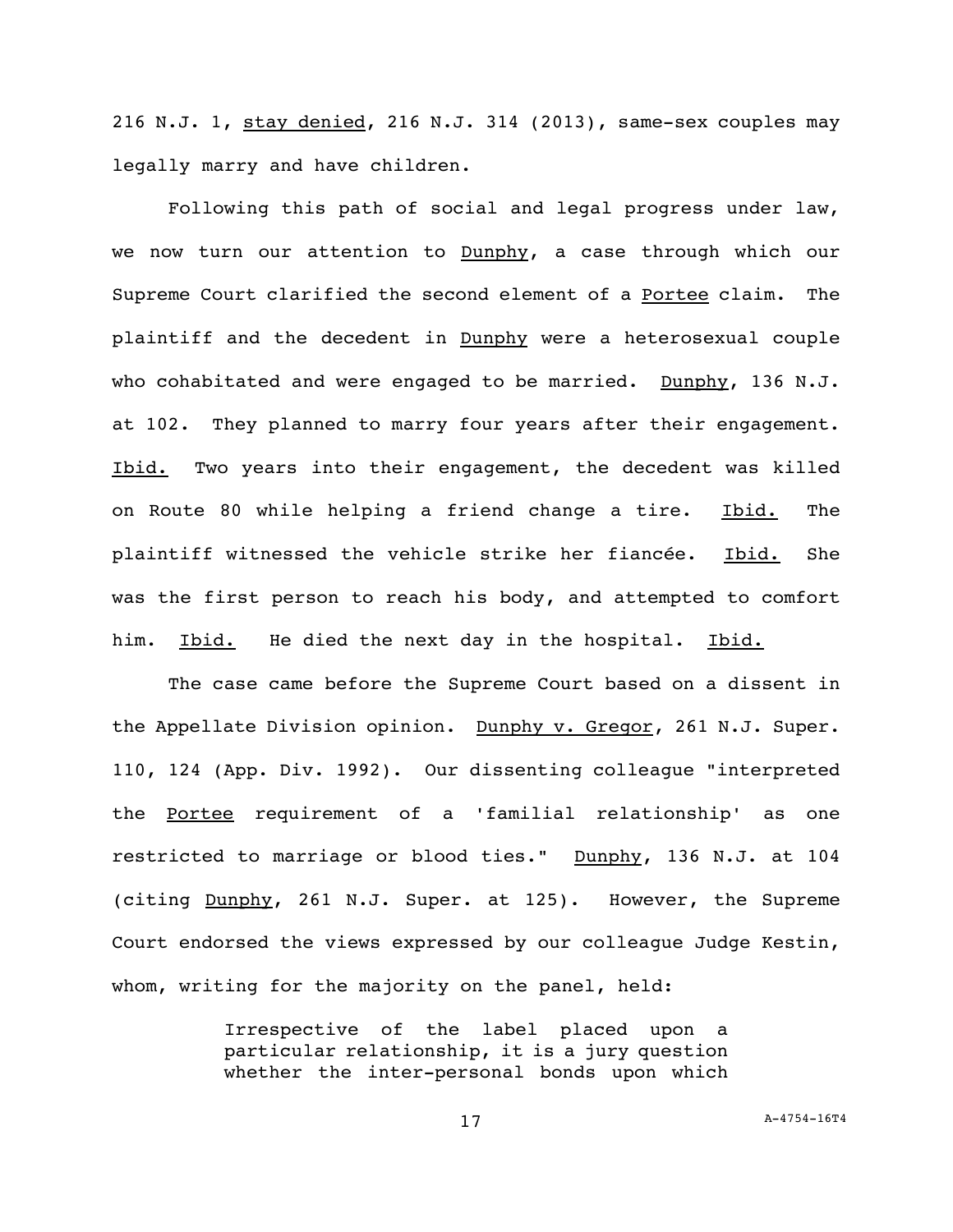the cause of action is based actually exist. A defendant should always have the right, even in the case of a parent and child or a husband and wife, to test the operative facts upon which the claim is based irrespective of the de jure relationship.

[Dunphy, 136 N.J. at 112 (quoting Dunphy, 261 N.J. Super. at 122).]

The Court expanded upon Judge Kestin's reasoning by emphasizing that "this critical determination must be guided as much as possible by a standard that focuses on those factors that identify and define the intimacy and familial nature of such a relationship." Ibid. The Court distilled this "standard" to the following basic, yet critically important factors: (1) the duration of the relationship; (2) the degree of mutual dependence; (3) the extent of common contributions to a life together; (4) the extent and quality of shared experience; and (5) whether the plaintiff and the decedent (or seriously injured person) "were members of the same household, their emotional reliance on each other, the particulars of their day to day relationship, and the manner in which they related to each other in attending to life's mundane requirements." Ibid. (quoting Dunphy, 261 N.J. Super. at 123).

Critical to our analysis here, however, is not only the Dunphy Court's unambiguous rejection of any attempt to restrict the class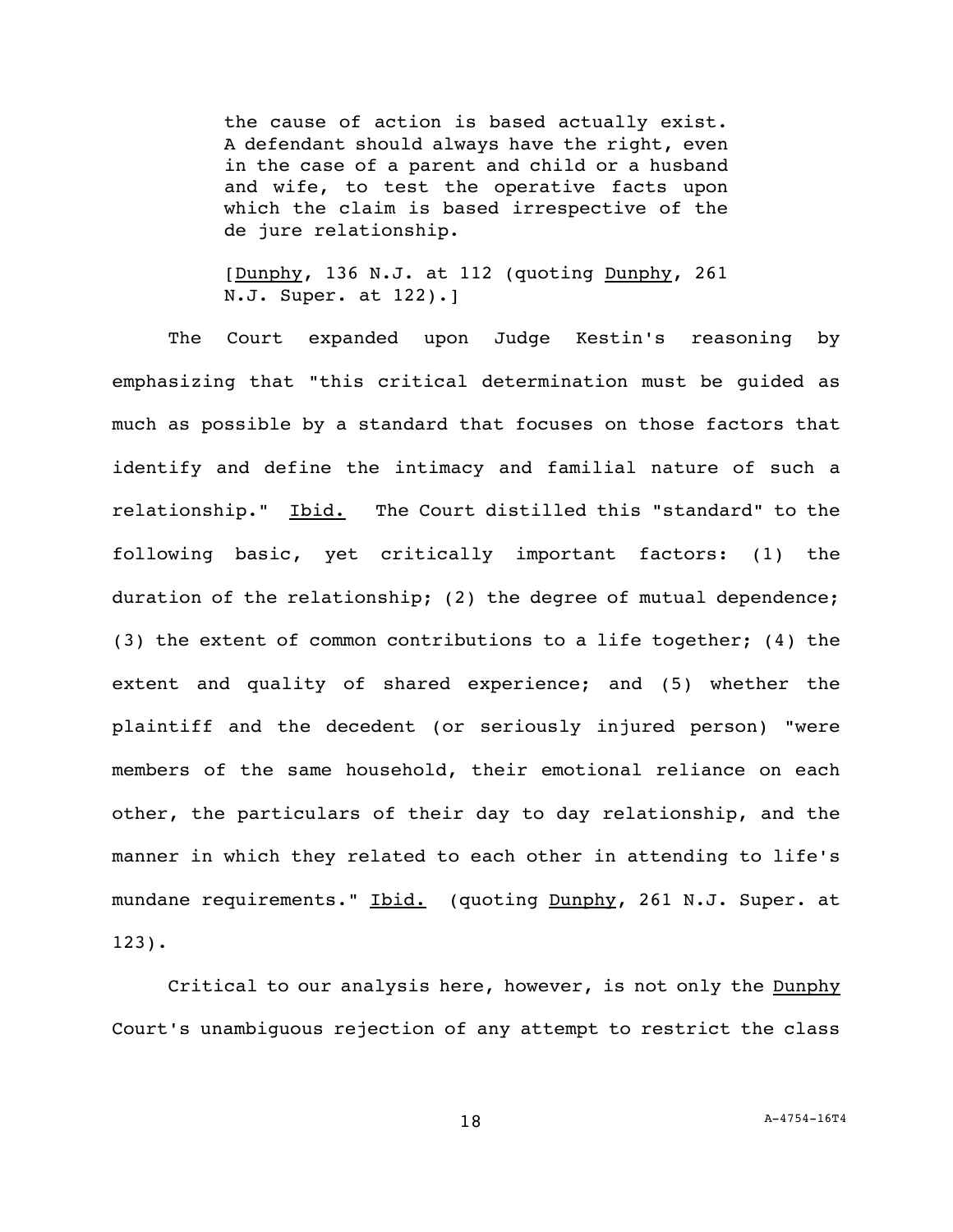of claimants to married persons, but also the articulation of the

public policy underpinning the tort itself:

The basis for that protection is the existence of an intimate familial relationship with the victim of the [tortfeasor's] negligence.

An intimate familial relationship that is stable, enduring, substantial, and mutually supportive is one that is cemented by strong emotional bonds and provides a deep and pervasive emotional security. We are satisfied that persons who enjoy such an intimate familial relationship have a cognizable interest in the continued mutual emotional well-being derived from their relationship. When that emotional security is devastated because one witnesses, in close and direct proximity, an accident resulting in the wrongful death or grievous bodily injury of a person with whom one shares an intimate familial relationship, the infliction of that severe emotional injury may be the basis of recovery against the wrongdoer.

 $[\underline{Id.}$  at  $115.]$ 

Against this analytical backdrop, we now apply the standard codified in Rule  $4:46-2(c)$ , and hold that Benning presented sufficient evidence from which a jury could find that she and twoyear-old I'Maya had an intimate familial relationship at the time of the child's tragic death. Viewed in the light most favorable to the non-moving party, the evidence shows that at the time of the accident, Benning and her now wife I'Asia Moreland, had cohabitated for at least seventeen months, sharing the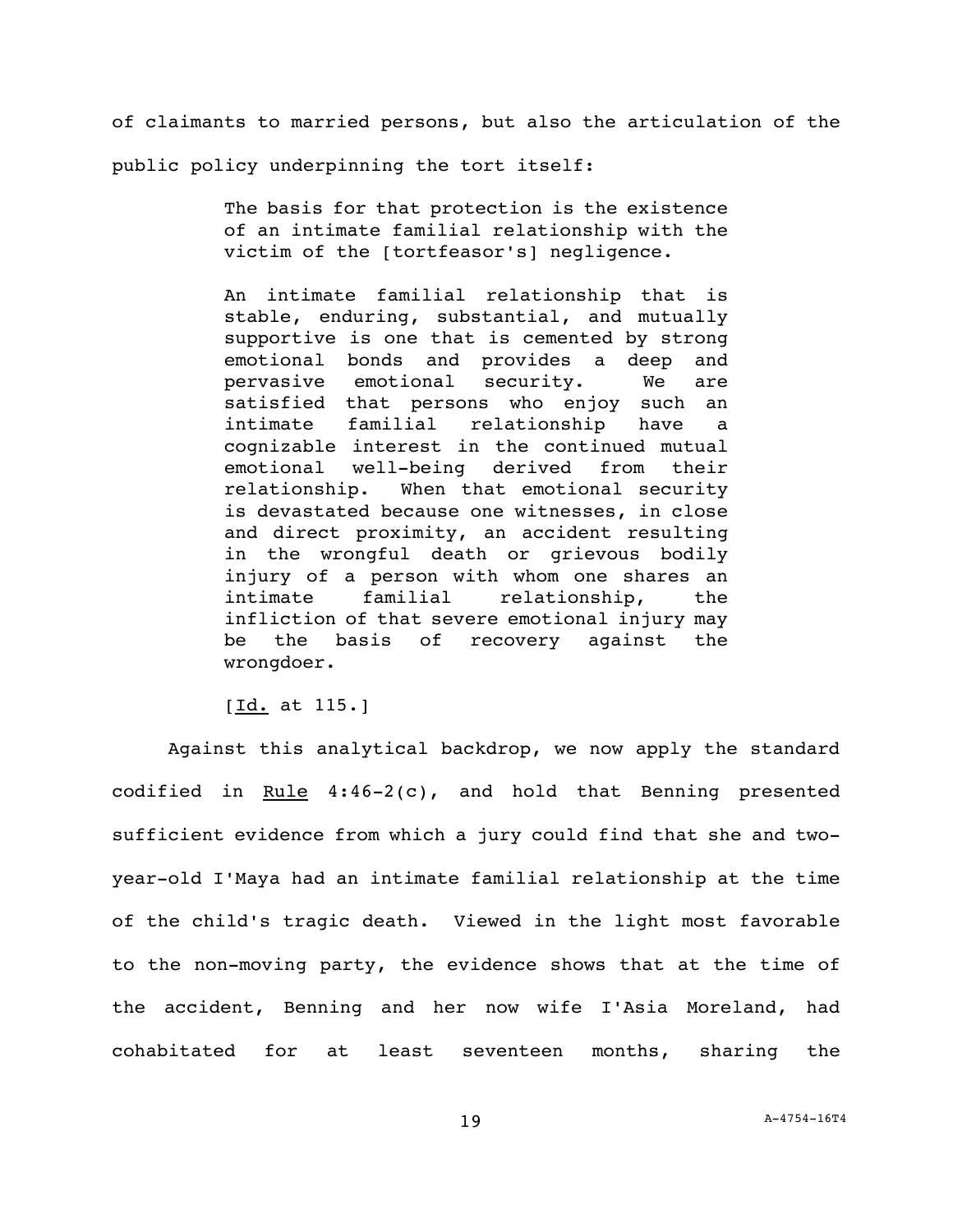responsibility for the care of three young children, one of whom was I'Maya. A rational jury can find that Benning was a de facto mother to this child, and felt her loss as deeply as any parent facing that horrific event. Benning's deposition testimony supports this finding.

The duration of Benning's relationship with I'Maya indicates she had been part of this two-year-old girl's life since she was an infant. Dr. Cooke's psychological evaluation report of the family also supports the strong familial bond that existed before the accident between the children and these two "moms." Although we are confident that this record is sufficient to withstand summary judgment, both the court and the litigants would have been better served if Benning's counsel would had augmented the record with certifications from individuals who knew and saw these two women interact with these children on a day-to-day basis. These certifications may have assisted the motion judge in his decision.

Finally, we would be remiss if we did not comment on Benning's counsel's decision to include, as part of the appellate record, a photograph of the child's nude body laid out on the autopsy table. Given the limited scope of this appeal, we do not understand what possible relevance including this photograph has to the central issue in this case. Its inclusion served absolutely no legal purpose and was grossly insensitive to all involved.